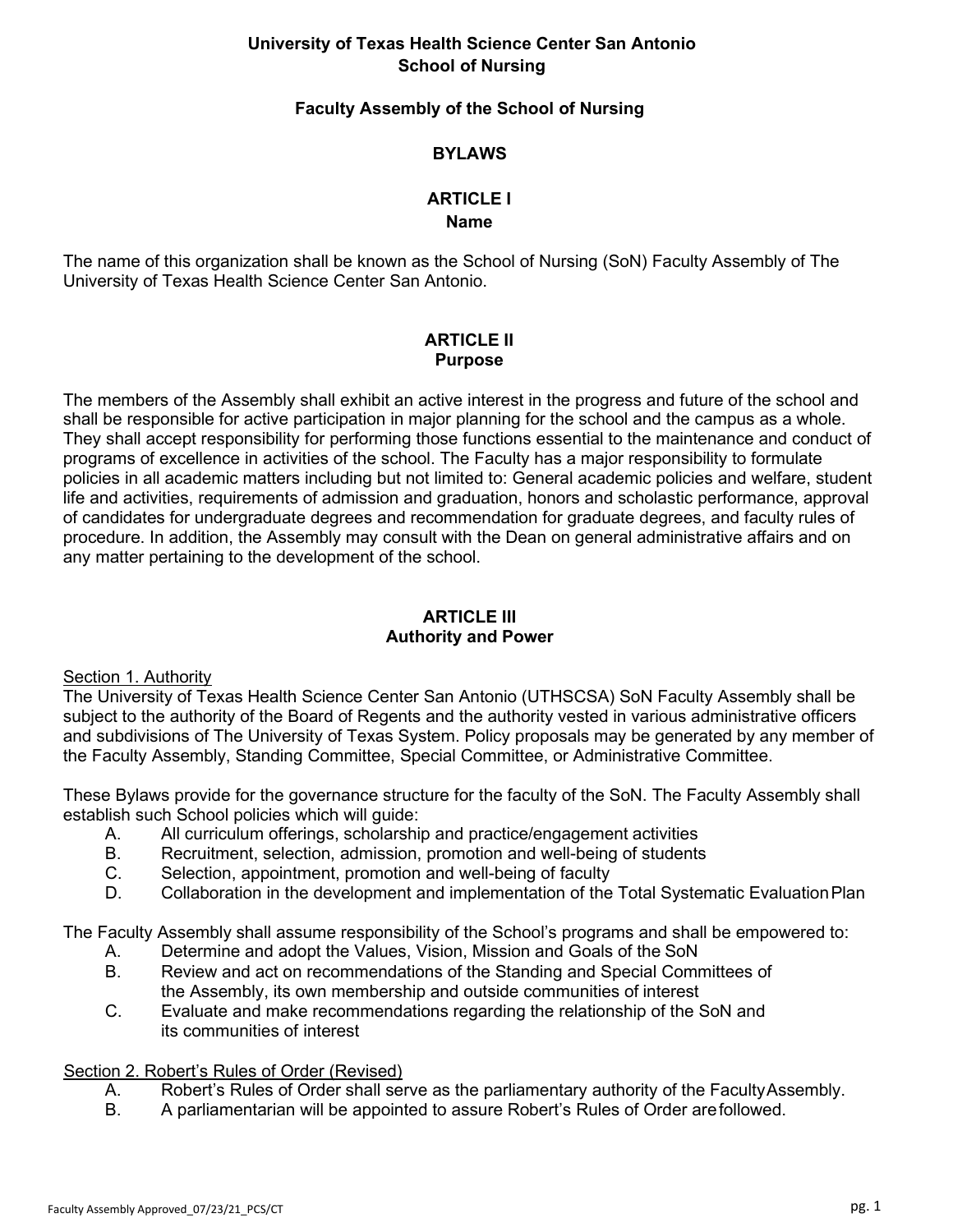### **ARTICLE IV Membership, Quorum and Voting**

#### Section 1. Eligibility for Membership

- A. Voting Members All faculty members in the SoN having at least 0.5 FTE appointments for a full academic year constitute the Faculty Assembly.
- B. Non-Voting Members Other academic appointees shall be associate members. They shall be entitled to attend meetings of the Faculty Assembly as non-voting members.
- C. Ex-officio members
	- i. President of the Health Science Center and Deans of the Schools within the Health Science Center
	- ii. Other individuals from the Health Science Center shall be selected as deemed appropriate by Faculty Assembly
- D. Outside Committee Members Outside committee members who are experts in a particular area, e.g., finance; or consumers of SoN services, may be invited to serve on standing committees.

#### Section 2. Quorum

At least 15 voting members shall constitute a quorum for the Faculty Assembly.

#### Section 3. Voting

- A. Faculty excused will have voting privileges via email to the Chair of the Faculty Assembly within 1 week of the Faculty Assembly vote.
- B. If no more than 15 voting members are present, all motions shall be sent forward electronically to all absent voting members for vote.
- C. The final vote tally shall be reported at the next Faculty Assembly meeting. In the event of a veto by the Dean of the SoN, an explanation of the reason(s) for the veto shall be presented to the Faculty Assembly within two weeks / or before the end of the academic year. A twothirds vote of the membership shall be necessary to override the veto. The Dean will consult with appropriate committee members when faculty is not in session. Policy decisions are subject to the approval of the President of the Health Science Center upon the recommendation of the SoN Dean.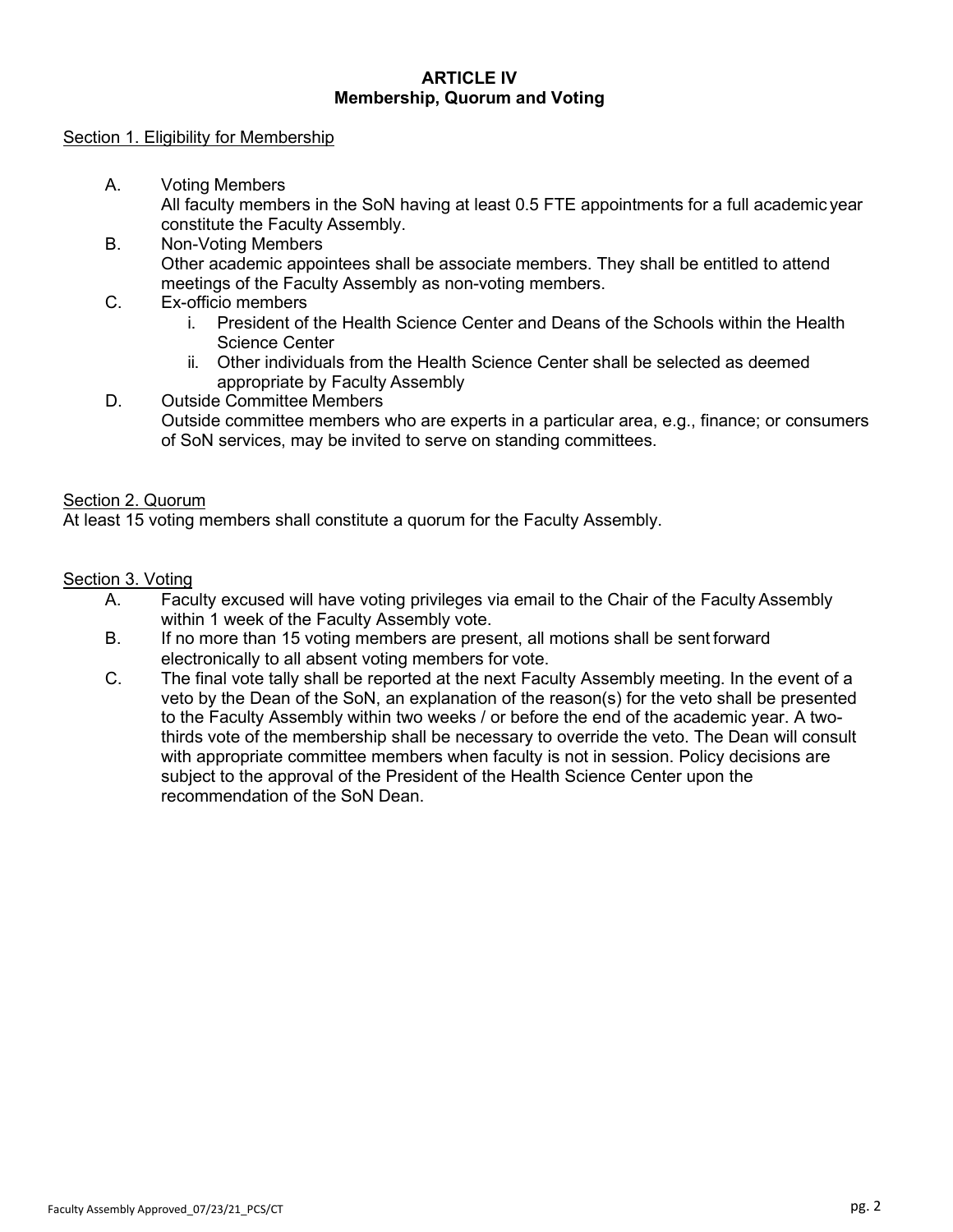# **ARTICLE V Officers and Duties**

## Section 1. Officers

The elected officers of Faculty Assembly shall be a Chair, a Chair-elect and a Secretary. Full-time faculty members shall be deemed eligible to hold the office of Chair.

Terms are September 1 through August 31.

## Section 2. Duties of the Chair

- A. The Chair shall preside over regular and special meetings of the Faculty Assembly.
- B. The Chair shall represent the faculty by assuring mutual communication between administration and the Faculty Assembly.
- C. The Chair of the Faculty Assembly shall develop the agenda for Facultymeetings.
- D. The Chair shall appoint a parliamentarian for Faculty Assembly meetings.
- E. The Chair will appoint vacancies should they occur on faculty committees.
- F. The Chair shall serve on the Faculty Council.

#### Section 3. Duties of the Chair-elect

- A. Assume the responsibilities of the Chair in case of absence or resignation
- B. Serve on the Faculty Council.
- C. Collect dues and disperse Faculty Assembly funds.
- D. Assume responsibilities for planning social functions.
- E. Assume the position of Chair of the Faculty Assembly for one year after serving as Chairelect.

#### Section 4. Duties of the Secretary

- A. Record the meetings of the Faculty Assembly.
- B. Conduct official correspondence of the Faculty Assembly.
- C. Serve on Faculty Council.

#### **ARTICLE VI Faculty Assembly Meetings**

## Section 1. Meetings

- A. Faculty Assembly will meet regularly during the academic year.
- B. Special meetings shall be held as needed.
- C. Special meetings may be called by the Chair or the Dean when deemed necessary or upon petition of one-third of the voting members of the Faculty. In emergencies, as much prior notice of the faculty meeting will be given as is feasible but at least 24 hours.
- D. The agenda for regular and special faculty meetings shall be determined through collaborative agreement of the Faculty Assembly Chair and the Dean. The agenda will be posted one week prior to each Faculty Assembly. The agenda for special meetings shall be posted prior to the meeting. The agenda shall be determined by collaborative agreement of two representatives of the petitioning group, the Chair and/or the Dean, and other members of FacultyCouncil.
- E. Official minutes of each meeting shall be taken and will be kept in SONSharePoint.
- F. Staff support is provided by the Office for Faculty Excellence.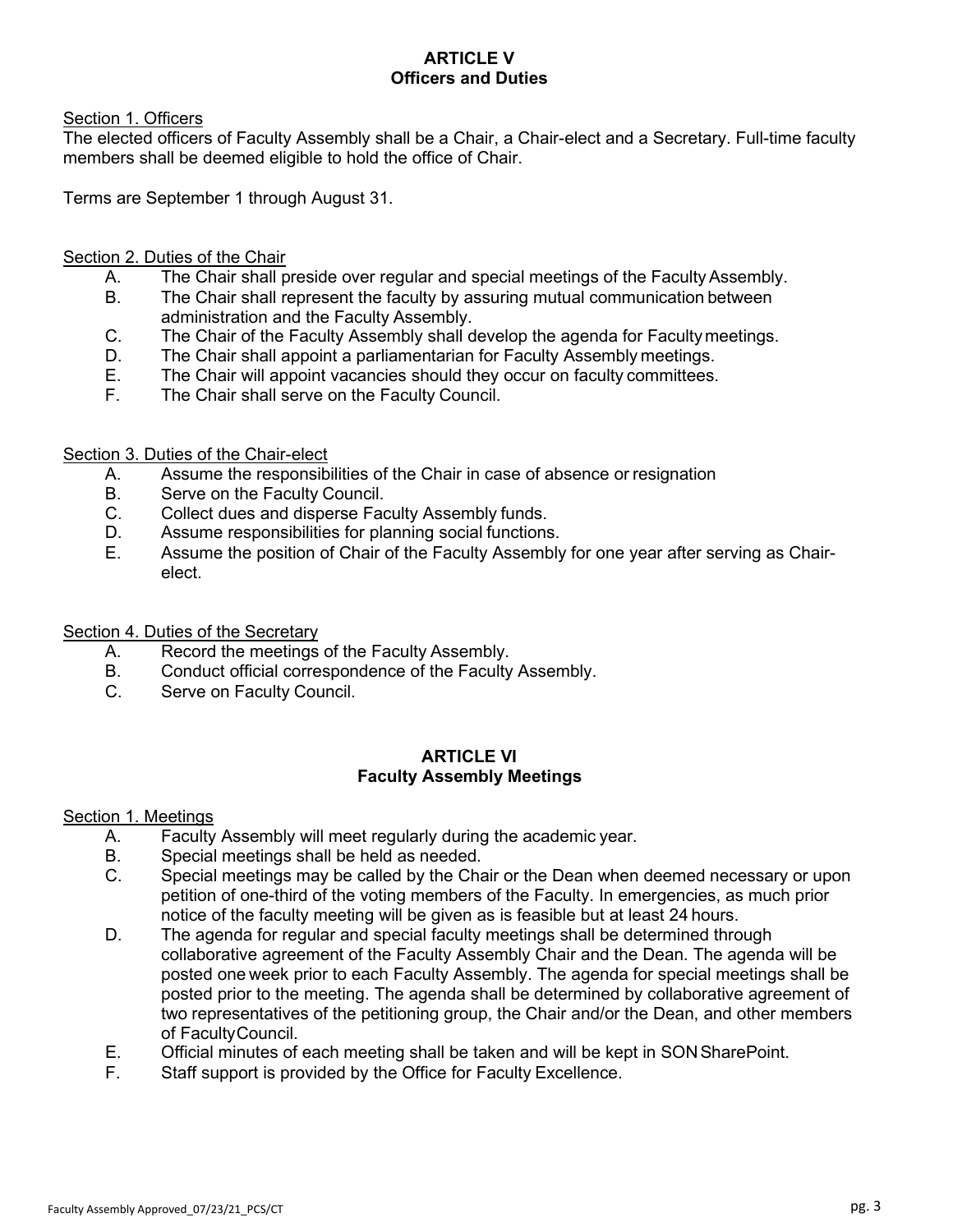## **ARTICLE VII Faculty Council**

Section 1. Authority

- A. Consult with and advise the Dean in matters brought forward by the Dean, Standing Committees Special Committees, Faculty members or other Faculty Councilmembers.
- B. Forward policy suggestions to Faculty Assembly. Oversees all school policyimplementation.
- Section 2. Membership (voting members)
	- A. Dean
	- B. Vice Dean for Practice and Engagement
	- C. Vice Dean for Faculty Excellence
	- D. Vice Dean for Research
	- E. Associate Dean for Admissions and Student Services
	- F. Associate Dean for Undergraduate Studies
	- G. Associate Dean for Graduate Studies
	- H. Director of Center for Simulation Innovation
	- I. Faculty Assembly Officers (Chair, Chair-Elect and Secretary)
	- J. Faculty Assembly Standing Committee Chairs
		- i. Committee on Undergraduate Studies (COUS)
		- ii. Committee on Graduate Studies (COGS)
		- iii. Promotion, Tenure and Appointments Committee (PTAC)
		- iv. Committee on Faculty, Staff, and Student Matters (COFSSM)
		- v. Committee on Scholarship (COS)
		- vi. Committee on Simulation and Innovation (ComSI)
		- vii. Committee on International Programs (CIP)
		- viii. Search Committee
		- ix. Nominating Committee
		- x. Bylaws Committee

Ex Officio Members (non-voting members):

- A. Associate Dean for Finance and Administration
- B. Director of Business Operations
- C. Director of Academic Programs
- D. Director of Lifelong Learning
- E. Director of Development
- F. Director of International Programs
- G. Manager of Office for Faculty Excellence
- H. Director of Admissions and Special Programs
- I. Assistant Dean for Academic Enhancement
- J. Officer of Staff Assembly

Terms are September 1 through August 31, unless otherwise specified in the current Bylaws in the respective committee articles.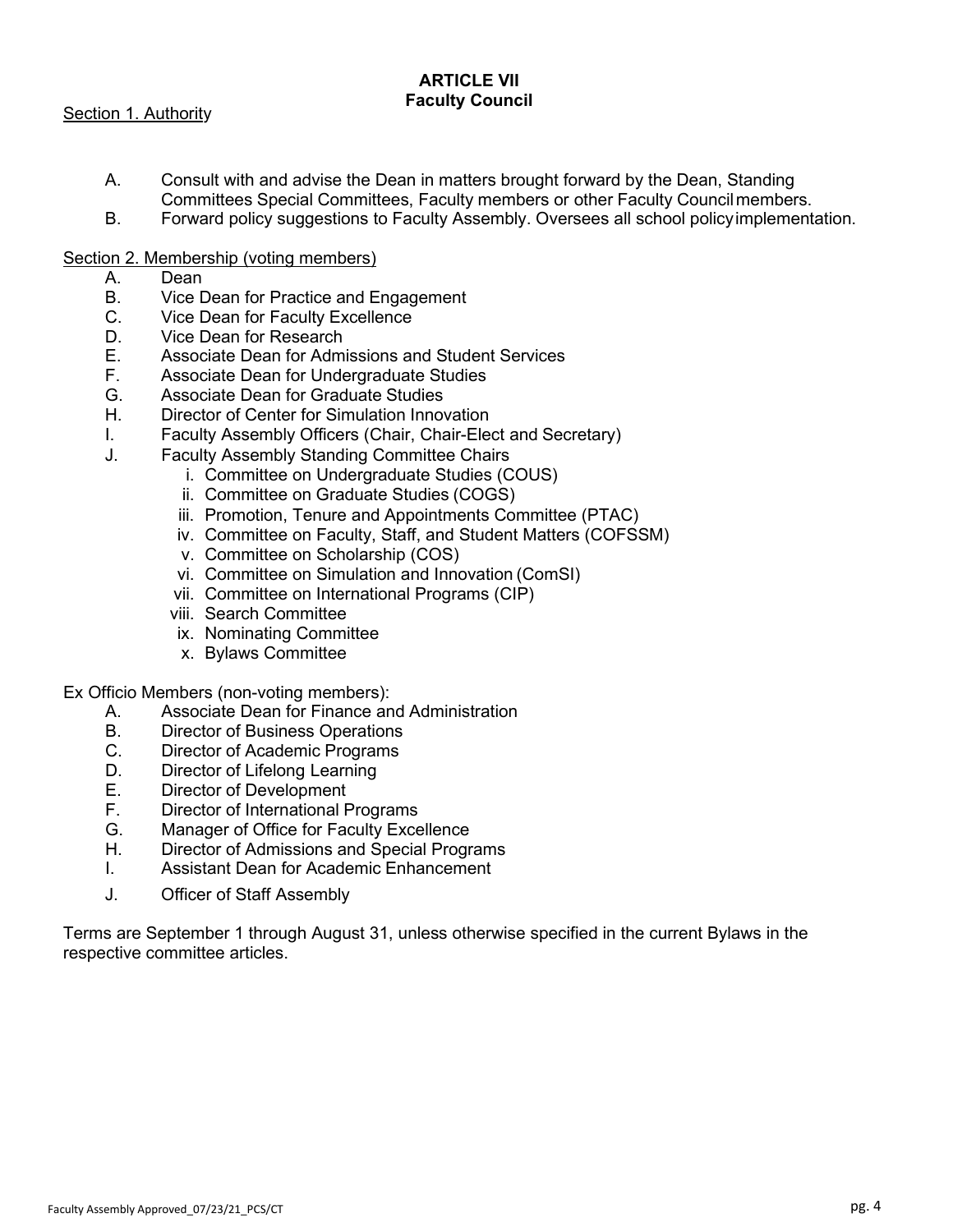Section 3. Faculty Council Officers and Duties of the Council:

Duties:

- A. The Dean and Chair of Faculty Assembly shall generate and circulate a meeting agenda and the Dean shall chair the meeting.
- B. Provide administrative support for minute taking and official correspondence of theCouncil.
- C. Consult with and advise the Dean in matters brought forward by the Dean, Standing Committees, and Special Committees, Faculty members or other Faculty Councilmembers.
- D. Plan appropriate resource allocation for Faculty Assembly.
- E. Provide leadership in strategic directions for the SoN as determined by faculty for theSoN.
- F. Represent the faculty by facilitating mutual communication through committee structure between University administration and the faculty organization.
- G. Monitor the implementation of the Total Systematic Evaluation Plan.
- H. Periodically review the Values, Mission and Goals and Philosophy of the School and recommend revisions to the Faculty Assembly and the Dean.
- I. Monitor the implementation of the Strategic Plan.

# Section 4. Meetings

- A. Regular meetings shall be scheduled during the academic year.
- B. Additional meetings may be called by the Chair and Dean or by petition of three members of the Faculty Council. Notices of the meeting shall be the responsibility of the Dean and agenda posted prior to meeting.
- C. Official minutes of each meeting shall be taken by the Assistant to the Dean and distributed to faculty and staff. In his/her absence, the Dean shall appoint a substitute. Official copies of minutes will be posted on SON SharePoint.
- D. Meetings may be held during the summer months with accommodations for participation by committee chairs as deemed necessary for the SON to function withoutinterruption.

# **ARTICLE VIII Committee Membership, Quorum, Voting**

# Section 1. Committee Membership

- A. The membership of each committee is elected as designated.
- B. The membership of each subcommittee shall be decided by said committee. Subcommittee members make recommendations to elected committee membership for formal recommendations/action.
- C. Committee formal recommendations/actions are taken to Faculty Council for approval then Faculty Assembly for information or vote.
- D. Nursing students shall have representation on the Committee on Undergraduate Studies (COUS), Committee on Graduate Studies (COGS), the Committee on Scholarship, and the Committee on Faculty and Student Matters (COFSM). Students may not serve as chairs of committees.
- E. Elected member of a committee shall be removed from that committee if 30% or more of scheduled meetings are missed without excused absence effective upon reaching 30% absence.
- F. Resignation: Expectations of faculty include committee service. In the exceptional circumstance should a faculty member need to resign from their committee, the faculty member shall submit a letter in writing to the Faculty Assembly chair with the rational and giving one full semesternotice.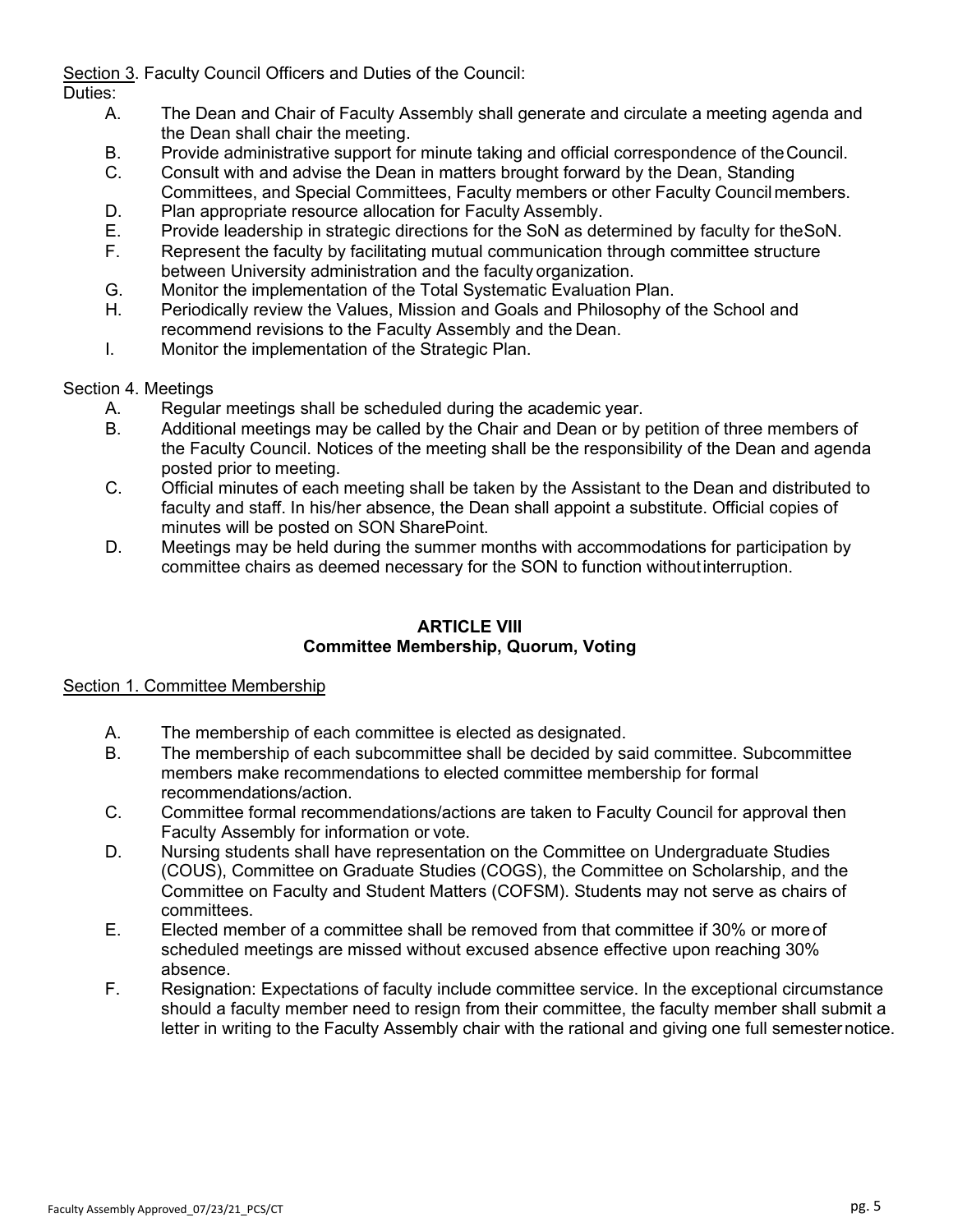#### Section 2. Quorum

At least 50% of voting members must be present to conduct business.

#### Section 3. Voting

Electronic votes are permitted as authorized by the Chair of each Committee.

### **ARTICLE IX Committees of the Faculty**

#### Section 1. Authority

The Committees of the Faculty shall carry out duties prescribed by the Bylaws and charges assigned by the Chair of the Faculty Assembly and/or the Dean.

#### Section 2. Responsibility–Standing and Special Committees

- A. The regular work of the faculty shall be carried on by the Standing Committees of the Assembly, which shall be the:
	- i. Committee on Undergraduate Studies (COUS)\*
	- ii. Committee on Graduate Studies (COGS)\*
	- iii. Promotion, Tenure and Appointments Committee (PTAC)
	- iv. Committee on Faculty, Staff, and Student Matters (COFSSM)\*
	- v. Committee on Scholarship (COS)\*
	- vi. Committee on Simulation and Innovation (ComSI)\*
	- vii. Committee on International Programs (CIP)\*
	- viii. Special Committees:
		- a. Search
		- b. Nominating
		- c. Bylaws

## \**Committees with student membership*

B. Faculty members shall be elected from a slate prepared by the Nominating Committee, unless otherwise specified by these Bylaws. In the initial election for each committee, two of the members shall be elected for a two-year term. The remaining members shall be elected for a one-year term. Thereafter, each member shall be elected for a two-year term. Terms for committees and associated subcommittees are September 1 through August 31. The previous Chair-Elect will become chair of their respective committee at the beginning of the term. A

new Chair-Elect will need to be elected by October 1<sup>st</sup>.

- C. Student terms may be up to 2 years. Students will be selected to serve on subcommittees and will be selected by the respective subcommittees. The Office of Admissions and Student Services will distribute a call for nominations and coordinate an election for student representatives.
- D. It shall be the responsibility of each Standing Committee to:
	- i. Fulfill the functions assigned by the Faculty Assembly.
	- ii. Fulfill the implementation of the Total Systematic Evaluation Plan (TSEP)as assigned by Faculty Council and report back to Faculty Assembly as appropriate.
	- iii. Review the internal structure and functions of the committee and recommend Bylaws changes to the Bylaws Committee.
	- iv. Select subcommittees from faculty members as necessary to fulfill the functions of the committee;
	- v. Notify the Chair of Faculty Assembly of unanticipated committee vacancies. The Chair of the Faculty Assembly, in consultation with faculty members fills vacancies which arise between annual appointments and annual elections;
	- vi. Submit an annual report prior to the final yearly meeting of the FacultyAssembly.
	- vii. Elect Chair and/or Chair-Elect as appropriate.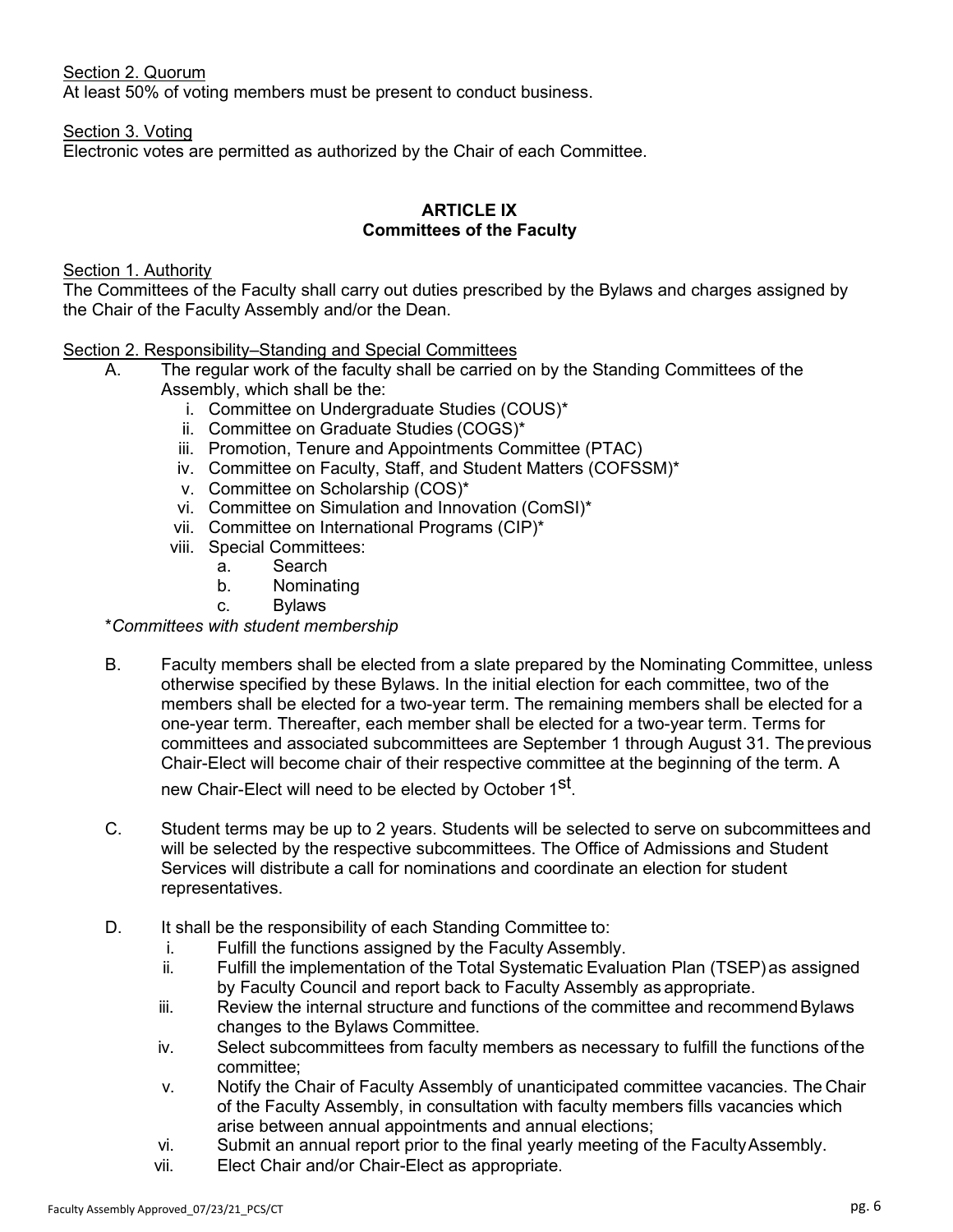- E. It shall be the responsibility of each Chairperson to:
	- i. Post agenda prior to meeting.
	- ii. Upload committee minutes to faculty and staff in SON SharePoint (except for the minutes of the Promotion, Tenure and Appointments Committee).
	- iii. Initiate meetings.
	- iv. Ensure progress of committees' work.
	- v. Conduct meetings according to Robert's Rules of Order.
	- vi. Write an annual report.
	- vii. Write an evaluation of members' participation in committee work for theirannual report.
- F. Recording of minutes and/or staff support for standing committees will be as follows:
	- i. Faculty Assembly Staff support is provided by the Office for Faculty Excellence (OFE)
	- $ii.$  Faculty Council Staff support is provided by the Dean's Office
	- iii. Committee on Undergraduate Studies (COUS) Staff support is provided by the Office of Academic Affairs (OAA)
	- iv. Committee on Graduate Studies (COGS) Staff support is provided by the Officeof the Academic Affairs (OAA)
	- v. Promotion, Tenure and Appointments Committee (PTAC)- Staff support is provided by the Office for Faculty Excellence (OFE)
	- vi. Committee on Faculty, Staff, and Student Matters (COFSSM) Staff support is providedby the Office of Admissions and Student Services (OASS)
	- vii. Committee on Scholarship- Staff support is provided by the Office for Nursing Research and Scholarship (ORNS)
	- viii. Committee on Simulation and Innovation (ComSI)- Staff support is provided by the Office of Academic Affairs
	- ix. Committee on International Programs (CIP)- Staff support is provided by the Office for Faculty Excellence
- G. Special Committees:
	- i. Search Committee: A committee member records the minutes, staff support is provided by the Office for Faculty Excellence (OFE).
	- ii. Nominating  $-$  Staff support is provided by (OFE).
	- $iii.$  Bylaws Staff support is provided by the (OFE).
- H. Official copies of the minutes will be kept on SON SharePoint according to UT Records Retention Schedule.

## Section 3. Membership

The qualifying regular standing committees of the Faculty Assembly are stated in Sec. 2 a.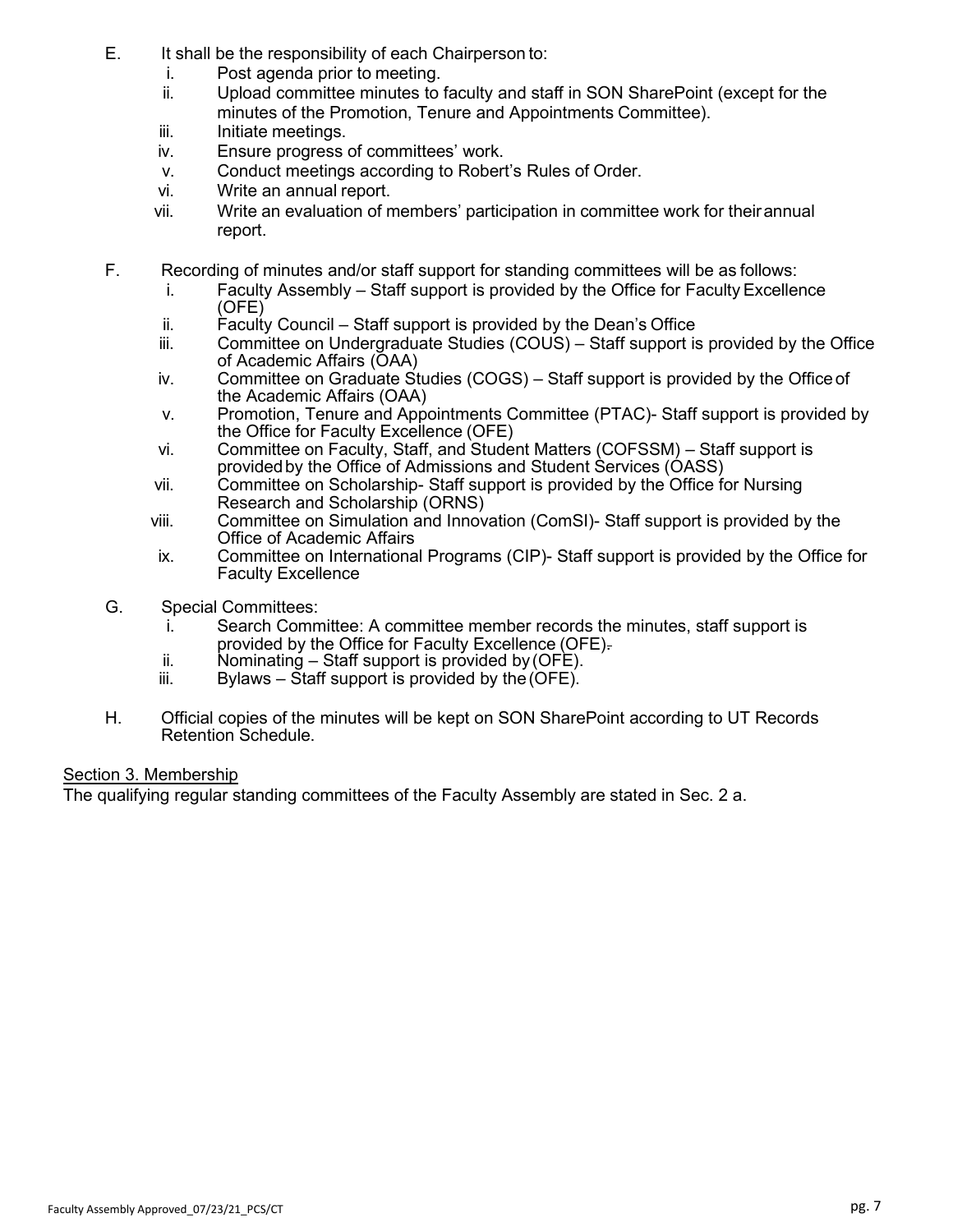# **ARTICLE X Committee on Undergraduate Studies (COUS)**

# Section 1. Authority

The Committee on Undergraduate Studies shall review all undergraduate courses and curricular tracks. It shall study and evaluate undergraduate curricula with respect to its relationship to the Values, Vision, Mission and Goals of the School. The committee will provide leadership for long-range planning, implementation and evaluation of the undergraduate curriculum in accordance with the School of Nursing (SoN) Total Program Systematic Evaluation Plan and program needs and make recommendations to Faculty Council then to Faculty Assembly for revision**.**

# Section 2. Meetings

- A. COUS will meet regularly during the academic year.
- B. Special meetings shall be held as needed.

# Section 3. Membership

The Committee on Undergraduate Studies (COUS) shall consist of 7 elected faculty involved in undergraduate teaching, at least 4 of whom have more than one year of service and at least one of whom is doctorally prepared, one student representative from the traditional BSN program and one student from the accelerated BSN program. The Associate Dean of Undergraduate Programs is a non-voting and advisory member. A quorum consists of at least 5 voting members, 3 of who must be faculty representatives. Student representatives do not participate or vote on COUS deliberations related to Admission, Progression and Graduation (APG) or issues involving specific students.

- A. Chair and Chair-elect of Committee on Undergraduate Studies will be elected by the committee members by October 1.
- B. Faculty members will be elected to two-year terms which run September 1 through August 31 for the Committee on Undergraduate Studies, subcommittees, and associated subcommittees.
- C. A member in their second year will be elected by the COUS members to Chair-Elect and will automatically be extended to a third year to serve as COUS Chair.
- D. Chairs of the Subcommittees will be elected by the subcommittee members by September 1.
- E. Elected student terms may be up to 2 years. Elected student COUS members will be selected in the following manner.
	- i. The Office of Admissions and Student Services will distribute a call for nominations and coordinate an election for student representatives.
	- ii. Students will be selected to serve on subcommittees and will be selected by the respective subcommittees.

## Section 4. Duties

- A. Establish policies and procedures and make recommendations for admission, progression, and graduation of undergraduate students.
- B. Provide leadership in the development of the undergraduate curriculum at both the course and program levels.
- C. Revise and make recommendations about undergraduate curricula to Faculty Assemblyas designated by the SON Total Program Systematic Evaluation Plan (TSEP).
- D. Monitor, formulate, recommend and implement policies governing the undergraduate curriculumof the SoN concerning required and elective courses offered for University credit.
- E. Critique the SoN undergraduate course review criteria, process, and revise asnecessary.
- F. Evaluate undergraduate programs tracks on an ongoing basis utilizing accreditation standards and professional nursing standards as benchmarks.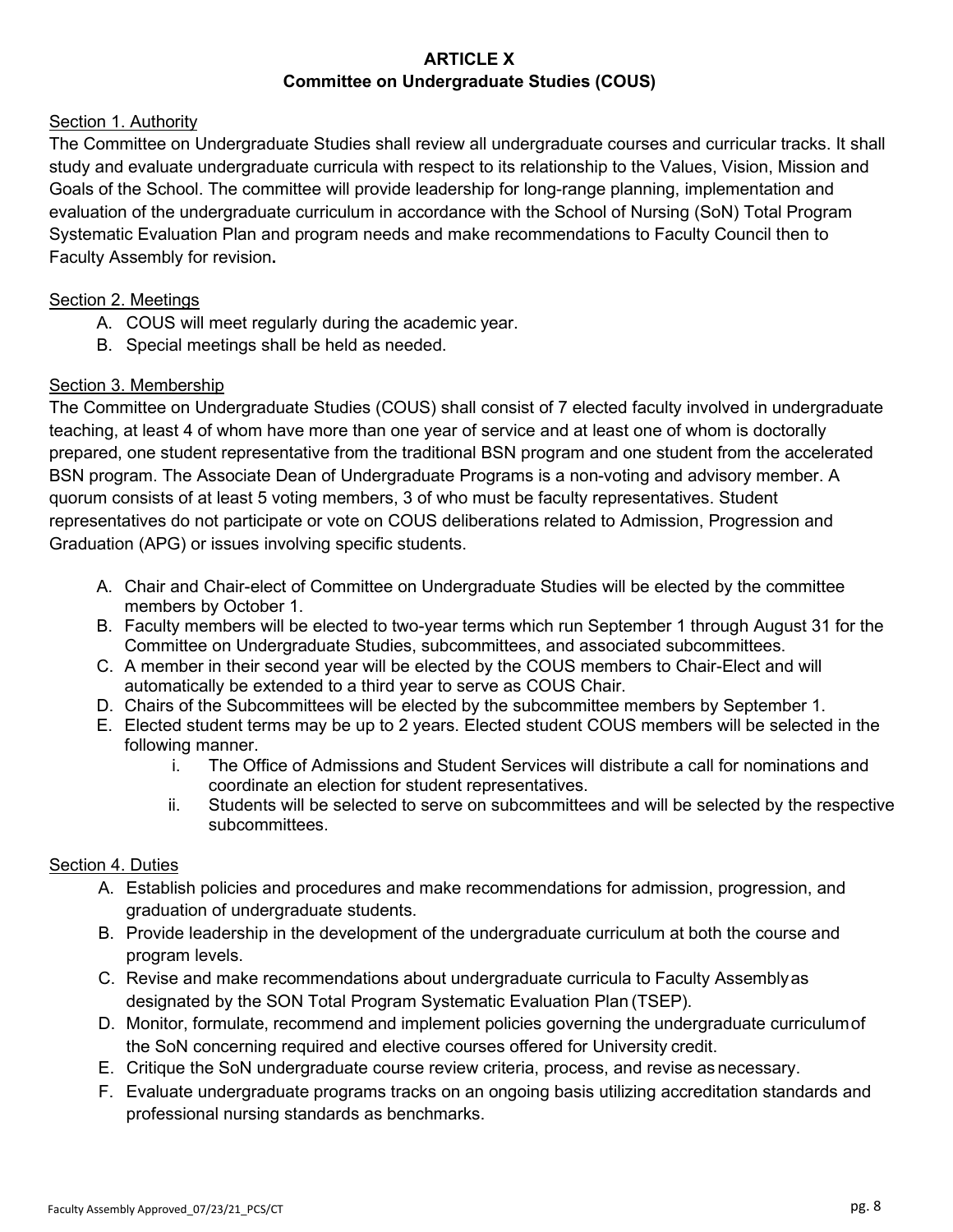- G. Periodically review and revise measures used to evaluate curricula.
- H. Oversight of Subcommittees as set forth in Section 5.

## Section 5**.** Duties of Subcommittees

- E. COUS Subcommittees:
	- a. The Baccalaureate Nursing Curriculum Subcommittee
		- i. Develops, reviews, and evaluates Traditional and Accelerated BSN Tracks.
		- ii. Includes Committee members of any faculty involved in teaching (theory and clinical) in the Traditional and Accelerated tracks
		- iii. Will invite student representatives to serve on this Subcommittee.
	- b. The Assessment and Evaluation Advisory Subcommittee
		- *i.* Reviews and advises in development of policies and guidelines regarding assessment and evaluation (e.g. *NCLEX-RN; Standardized Testing; Online Testing, Clinical Evaluation).*
		- ii. Makes recommendations for curricular improvements based on assessment and evaluation data.
		- iii. Will invite student representatives to serve on this Subcommittee.
	- c. The Admissions, Progression, and Graduation Subcommittee shall:
		- i. Establish policies and procedures for admission, progression, and graduation for undergraduate students in the traditional and accelerated BSN Trackprograms.
		- ii. Work with the Office of Admissions and Student Services to provide recruitment and orientation to incoming undergraduate students.
	- d. COUS subcommittees will report at least quarterly to COUS.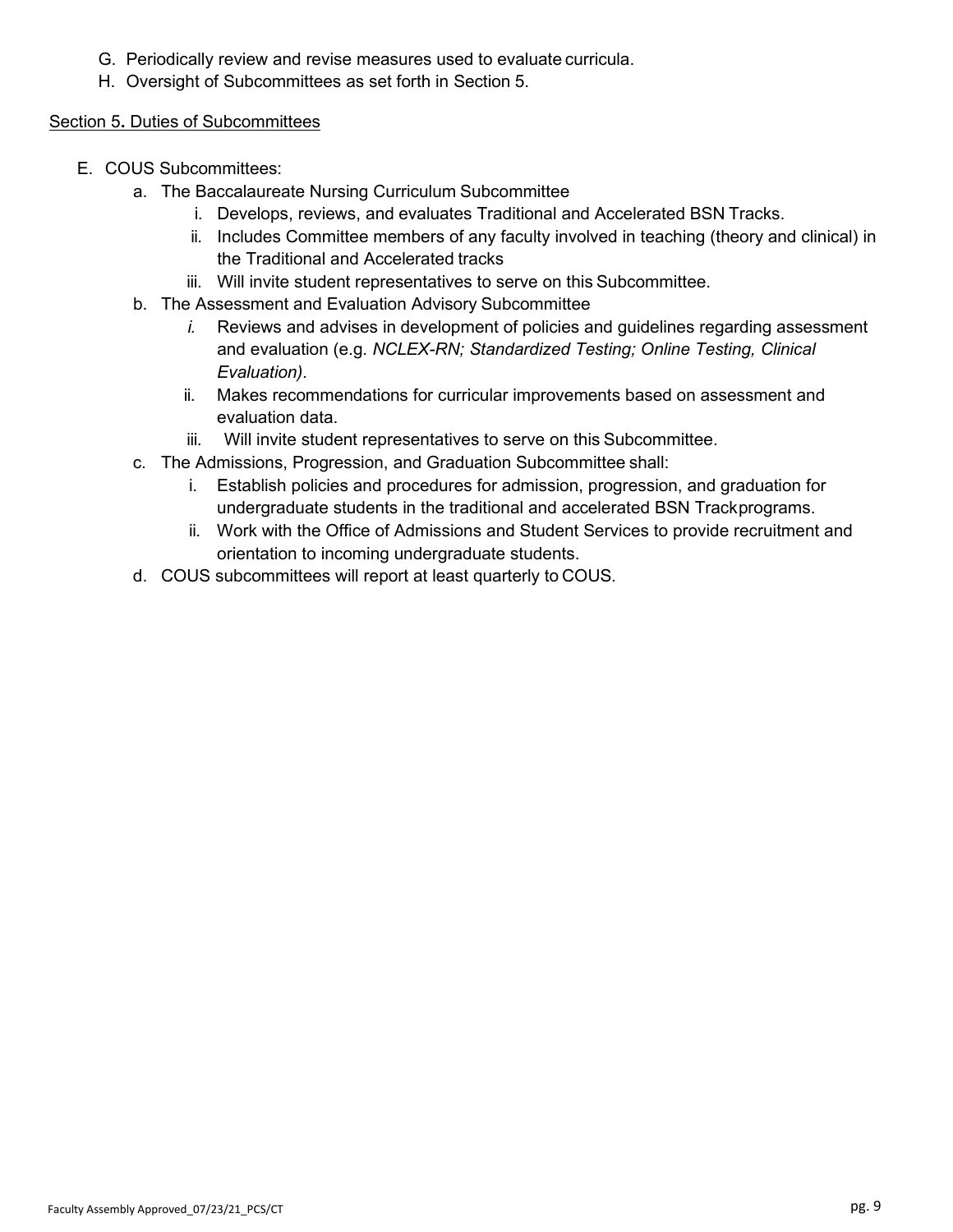#### **ARTICLE XI Committee on Graduate Studies (COGS)**

#### Section 1. Authority

The Committee on Graduate Studies (COGS) shall review all graduate courses and curricular programs. It shall study and evaluate graduate curricula with respect to its relationship to the Values, Vision, Mission and Goals of the SoN. The committee will provide leadership for long-range planning, implementation and evaluation of the graduate curricula in accordance with the SoN Total Systematic Evaluation Plan and program needs and make recommendations to the Faculty Assembly for change.

#### Section 2. Membership

Membership of the Committee on Graduate Studies (COGS) shall consist of 11 voting members comprised of 7 elected faculty, involved in graduate teaching, and four graduate students. At least 4 of the faculty should also hold graduate faculty status. The Associate Dean of Graduate Studies participates as an advisor and non-voting member. A quorum consists of at least 6 voting members, 4 of whom must be faculty representatives. Student representatives do not participate or vote on COGS deliberations related to student specific issues. The Office of Admissions and Student Services will distribute a call for nominations and coordinate an election for student representatives, one from each of the graduate degree programs: Masters, BSN to DNP, MSN to DNP.

- A. Terms for the COGS and subcommittees are September 1 through August 31.
- B. Chair and Chair-Elect of COGS and Subcommittee and associated Subcommittee Chairs will be elected by the committee members as of September 1. The Chair of COGS will serve for a term of 2 years beginning September 1 and ending August 31 two years later.
- C. Students will be selected to serve on subcommittees and will be selected by COGS.Student terms will be 1 year with the option to extend, a maximum, of 1 additional year.

#### Section 3. Duties

- A. Establish policies and procedures for admission, progression, and graduation for graduate students
- B. Review and propose PhD students for admission to candidacy, and for graduation to the Graduate School of Biomedical Sciences Graduate Faculty Council.
- C. Provide leadership in development of the graduate curricula at both the course and program levels.
- D. Monitor, formulate, recommend and implement policies governing the graduate curricula of the SoN concerning required and elective courses offered for University credit.
- E. Revise and make recommendations about graduate curricula to Faculty Assembly as designated by the SoN Total Systematic Evaluation Plan.
- F. Collaborate with the Department of Lifelong Learning on courses sponsored by the SoN.
- G. Critique the SON graduate course review criteria, process and revise as necessary.
- H. Evaluate graduate programs on an ongoing basis utilizing accreditation standards, professional nursing standards and quality indicators of graduate programs as benchmarks.
- I. Periodically review and revise measures used to evaluate curricula.
- J. May appoint or disband subcommittees, ad-hoc working groups, and/or task forces at the discretion of the COGS Committee
- K. Oversight of COGS Subcommittees set forth in Section 4.

## Section 4. Duties of Subcommittees

- A. The MSN Subcommittee develops, reviews, and evaluates the MSN curriculum.
- B. The DNP Subcommittee develops, reviews, and evaluates the DNP curriculum.
- C. The PhD Subcommittee develops, reviews, and evaluates the PhD curriculum.
- D. Admissions, Progression, and Graduation (APG) Subcommittee shall:
	- a. Establish policies and procedures for admission, progression, and graduation for students in the MSN, DNP, and PhD programs (PhD policies and procedures will align with Graduate School of Biomedical Sciences).
	- b. Work with the Office of Admissions and Student Services to provide recruitment and orientation to incoming graduate students.
	- c. Evaluate admission, progression, and graduation policies and procedures at regularly scheduled intervals that align with publication of UTHSCSA catalog.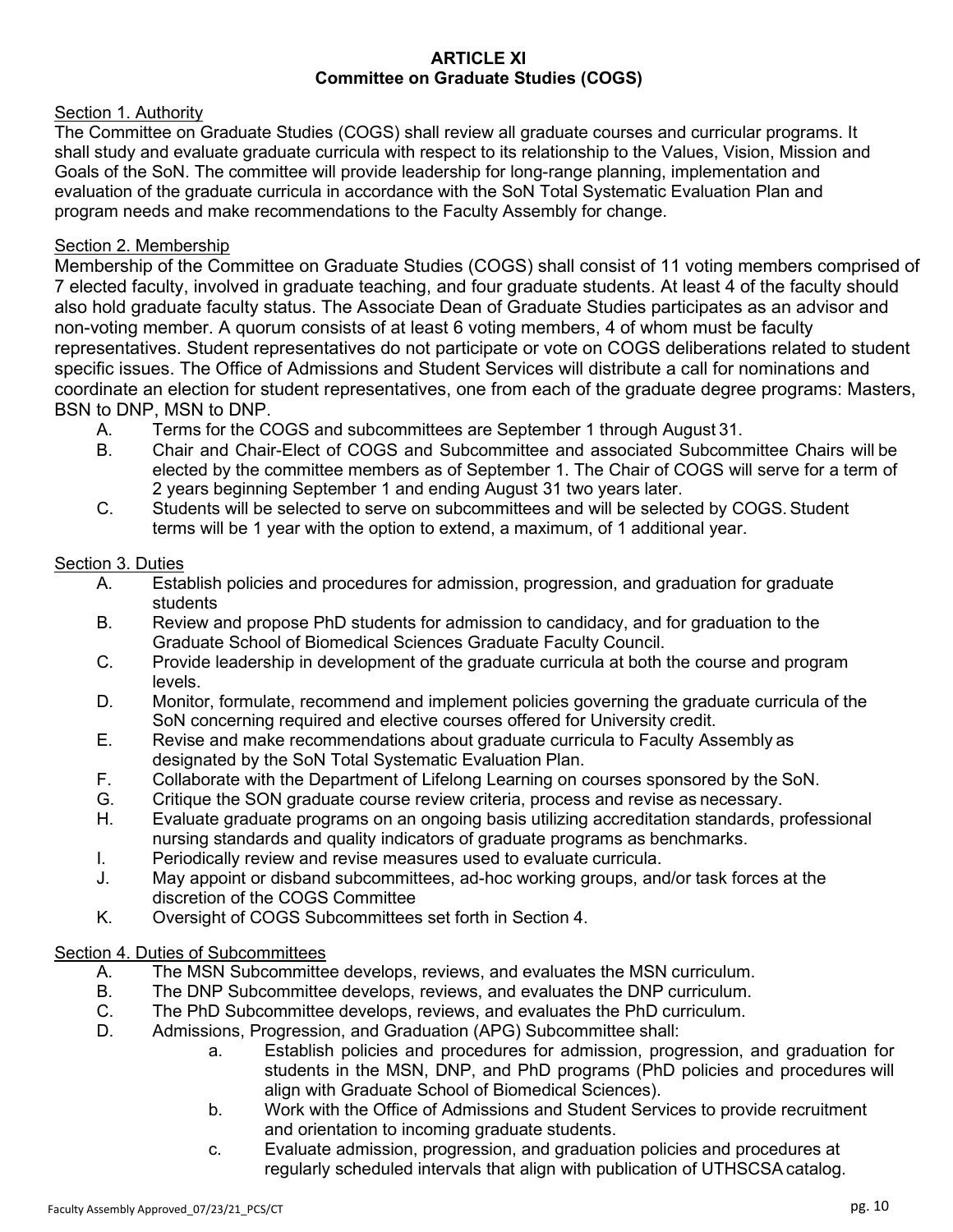- d. Review graduate student progression through the programs, admission to candidacy and graduation.
- E. The PhD Dissertation and Doctor of Nursing Practice (DNP) Project Committees and related Subcommittees shall respectively:

DNP:

• Review and evaluate the composition of DNP Project Committees for appropriateness.

PhD:

- Review and evaluate the composition of PhD qualifying examination and dissertation committees for appropriateness.
- Monitor qualifying examination, dissertation proposal and final defense meetings for PhD students.

#### **ARTICLE XII Promotion, Tenure and Appointments Committee (PTAC)**

Section 1. Authority

- *A.* Faculty appointments, promotions, and tenure are governed by the Regents' Rules andregulations, **Rule 31007.**
- *B.* The SON PTAC Committee reviews the candidate packet and recommends to the Dean of the SON candidates for appointment, promotion, tenure, post tenure review, and mid probationaryreview.
- *C.* The SON PTAC Committee's recommendation letter and the candidate's promotion packet is forwarded to the Dean.

# **Section 2. Membership**

There will be five members elected by the SON, with terms inclusive of September 1 to August. The committee will be comprised of three tenured, doctoral-prepared (PhD or DNP) Associate Professor or Professor ranked faculty and two Associate Professors/Clinical or Professors/Clinical. Faculty with Administrative positions may not serve as members of the PTAC; i.e. Vice Dean, Associate Dean, Assistant Dean, etc. The committee will elect the Chair and Chair-Elect.

- A. Members may serve up to three years. For the 2020 election of members for PTAC, the 3 tenured professor members would be elected as follows: one for a one year term, a second member to a two year term and a third member to a three year term. After these initial appointments, terms would then be for 3 years thereafter. For the 2020 election of members for PTAC for faculty on the clinical track, one member will be voted for a one year-term and the other for a two year-term. After these initial appointments, terms would then be for 3 years thereafter.
- B. There will be a combined meeting of incoming and outgoing members in August.
- C. Faculty may be selected for no more than two consecutive terms. After a year of absence from the committee, faculty may again be considered for election to the committee.
- D. Members will be elected in the spring semester.
- E. Committee members who have a potential conflict of interest with a faculty seeking promotion and/or tenure have an ethical responsibility to declare their conflict and recuse themselves for that vote.
- F. Vacancies that occur will be filled by a special ballot election. The person selected to fill the vacancy will be of the same rank as the person who left the position and will serve the remainder of the unexpired term.

Section 3. Duties for Promotion and/or Tenure, Post Tenure and Mid-Probationary Reviews

- A. Review packets for promotion and/or tenure at or above the level of Associate Professor recommending action on candidates in a letter to the Dean of the School of Nursing.
- B. The Committee also will review packets of faculty for mid-probationary and post-tenurereview, recommending action on candidates in a letter to the Dean of the School of Nursing.
- C. All committee members vote on academic rank. Only tenured committee members will voteon tenure.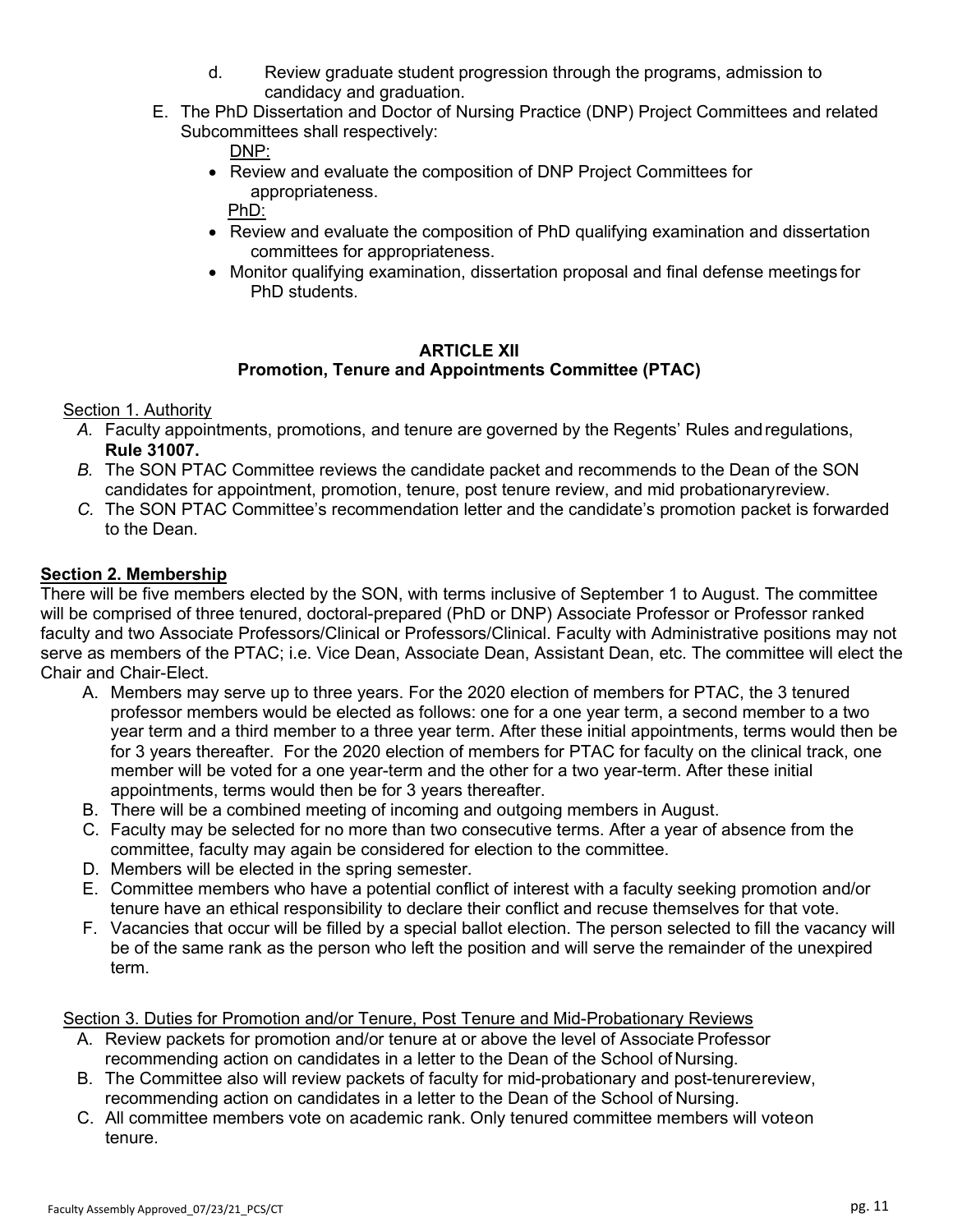Section 4. Duties for Initial Reviews

- A. Review initial appointment packets/document and make recommendations to the Dean of SON for rank and role.
- B. Review initial appointment packets/documents from the search committee for rank and roleto Associate Professor, Professor, and/or Tenure.
- C. The Dean will make an offer of hire with rank and role specified.

#### **ARTICLE XIII Committee on Faculty, Staff, and Student Matters (COFSSM)**

## Section 1. Authority

This committee shall provide leadership in the development of a community of learners among faculty, staff, and students.

## Section 2. Membership

- A. The voting membership shall consist of 6 faculty members, 1 accelerated undergraduate student, 2 traditional undergraduate students, 2 graduate students, and 2 SON staff members. Staff members will be selected by staff assembly. Each staff may be staggered to serve for a year for a total of two years.
- B. The Office of Faculty Excellence and the Office of Admissions and Student Services representatives will serve as advisors and are non-voting members.
- C. The Office of Admissions and Student Services will distribute a call for nominations and coordinate an election for student representatives.
- D. Faculty advisors from all student organizations, and a representative from the University Student Services may attend meetings as non-voting members.
- E. Nursing Student Council President will serve as a non-voting member.

Terms are September 1 through August 31.

- A. Faculty and staff members shall be elected from a slate prepared by the Nominating Committee and Staff Assembly members, respectively, unless otherwise specified by these Bylaws. Each member shall be elected for a two-year term. Terms for the committee, and associated subcommittees are September 1 through August 31.
- B. The COFSSM Chair will be elected by September 1; faculty and staff are eligible to serve in this role. The Chair-Elect will be elected by the committee members by October 1. The Chair-Elect will be COFSSM Chair the following term year.
- C. Student terms may be up to 2 years. Students will be selected to serve on subcommittees and will be selected by the respective subcommittees. The Office of Admissions and Student Services will distribute a call for nominations and coordinate an election for student representatives.

## Section 3. Duties

- A. Promote communication and interaction among faculty, staff, and students
- B. Promote factors beneficial to student achievement.
- C. Collaborate with the Student Success Center and OFE to provide campus-wide and SON-specific recognition for students, faculty, staff, community partners, and preceptors.
- D. Recognize outgoing faculty, staff and student officers.

## Section 4**.** Duties of Subcommittee

- A. The Nurses Week Subcommittee shall:
	- i. Collaborate with OFE and the Vice Dean for Faculty Excellence to support and promote Nurses Week activities.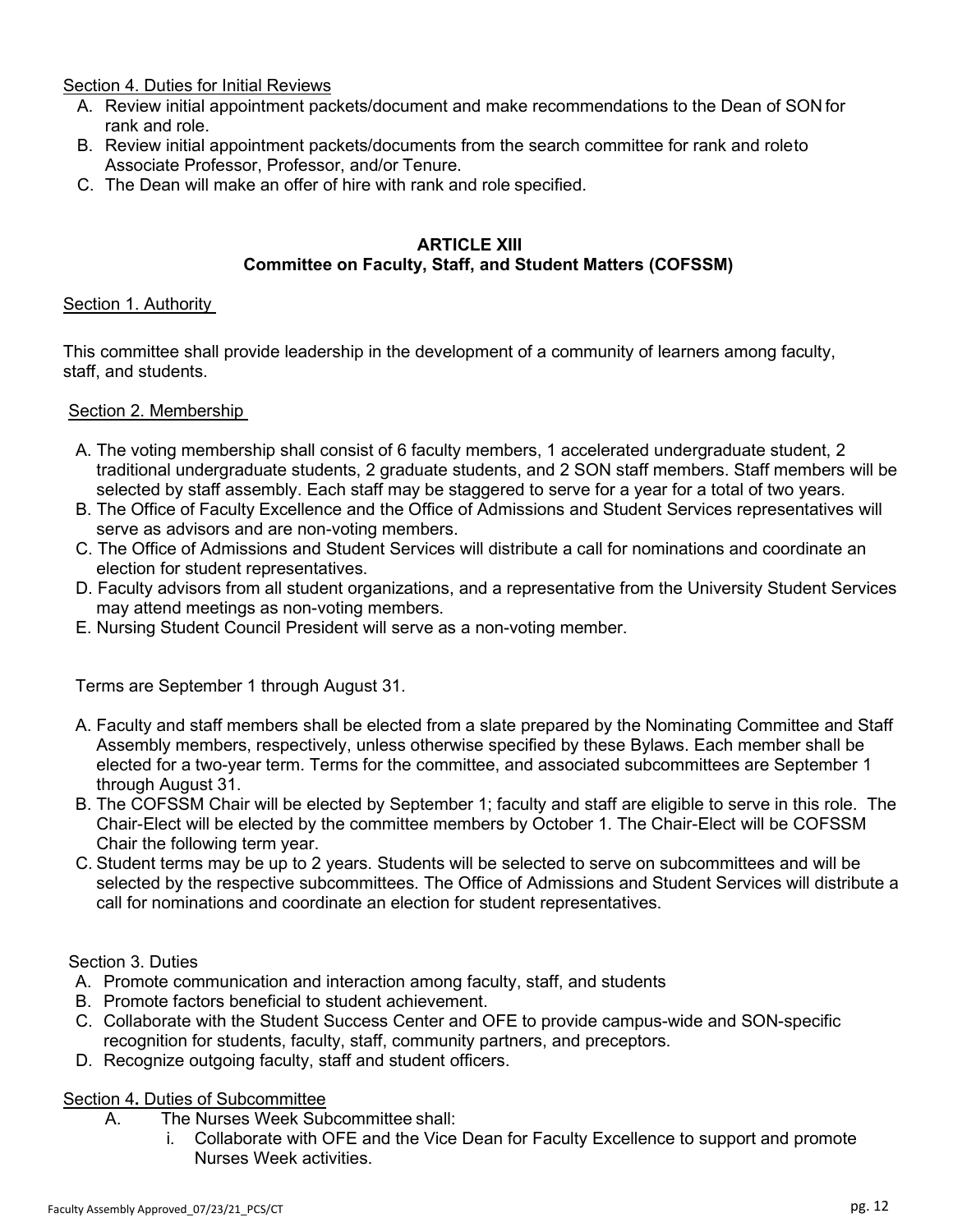### **ARTICLE XIV Committee on Scholarship**

#### Section 1. Authority

This committee:

A. Advances the scholarship (Discovery, Practice, Teaching and Service) goals of the School of Nursing.

#### Section 2. Membership

- A. Faculty members shall be elected from a slate prepared by the Nominating Committee, unless otherwise specified by these Bylaws. In the initial election for each committee, two of the members shall be elected for a two-year term. The remaining members shall be elected for a one-year term. Thereafter, each member shall be elected for a two-year term. Terms for the committee and associated subcommittees are September 1 through August 31.
- B. Student terms may be up to 2 years. Students will be invited to serve on subcommittees and will be invited by the respective subcommittees. The Office of Admissions and Student Services will distribute a call for nominations and coordinate an election for student representatives.
- C. Committee will elect PhD program director as an ex officio member

#### Terms are September 1 through August 31.

Chair and Chair-Elect of Committee on Scholarship Committee will be elected by the committee members as of September 1.

#### Section 3. Duties

- A. Provide support for scholarship endeavors and serve in an advisory capacity to the Office of Nursing Research and Scholarship.
- B. Award funding for scholarly activities.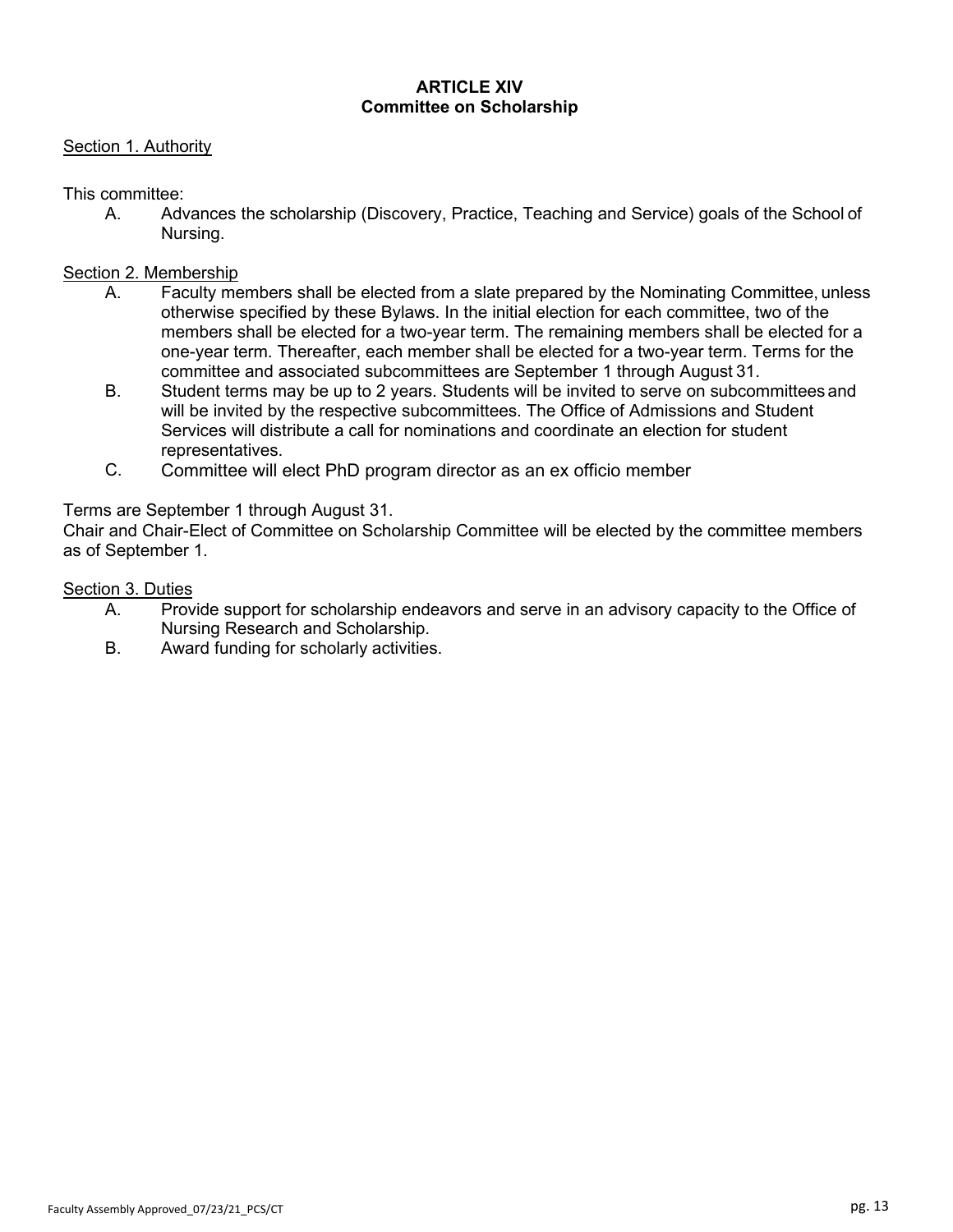## **ARTICLE XV Committee on Simulation and Innovation (ComSI)**

Section 1. Authority

The Committee on Simulation and Innovation (ComSI) will function in collaboration with the Director of the Center of Simulation and Innovation (CSI). The ComSI will recommend policies and procedures based on simulation evidence-based practices for the implementation of undergraduate, graduate, and interprofessional simulation experiences in the CSI. The ComSI values collaboration with Office of Nursing Research (ONRS) and Office of Faculty Excellence (OFE) in the development of grants and research thatwill advance the science of simulation experiential learning.

## Section 2. Meetings

- a. ComSI will meet regularly during the academic year.
- b. Special meetings shall be held as needed.

## Section 3. Membership

The ComSI shall consist of six elected faculty members (3 undergraduate and 3 graduate).

- a. Terms of ComSI membership are for two years, September 1 through August 31 of yeartwo.
- b. The Chair and the Vice-chair of the ComSI will be elected by the committee members by September 1.
- c. In the initial election for ComSI membership, a Committee Chair and Chair-Elect each will serve a two-year term with the expectation that the Chair-Elect will serve in the third year as the Chair. Thereafter, the Chair will serve for one year unless reelected by the ComSI to serve in the following year.
- d. The nonvoting membership will consist of one outside inter professional member.
- e. The elected student terms may last up to two years. One graduate and one undergraduate student will be selected through the Office of Admissions and Student Services who will distribute a call for nominations and coordinate an election for student representatives.
- f. Both the Director and Manager of the CSI will be ex officio nonvoting members.

## Section 4. Duties

The ComSI in collaboration with the Director of the CSI will:

- a. Recommend policies for development, implementation, and evaluation of simulation learning experiences guided by accreditation standards.
- b. Promote use of simulation in undergraduate nursing, graduate nursing, inter professional groups, and the community.
- c. Coordinate with the systematic evaluation plan as approved by Faculty Assembly to ensure quality and rigor of measurement in the simulation experiences.
- d. Assist with data collection for accreditation reviews including CCNE, Texas State Board of Nursing, Southern College of Accreditation, and others as identified by faculty leadership.
- e. Promote and support research in the CSI using simulation strategies to advance the science of simulation and improve clinical learning opportunities.
- f. Assess faculty needs for simulation education and resources and report to FacultyCouncil.
- g. Support educational opportunities for faculty based on the standards of simulationlearning experiences and a needs assessment.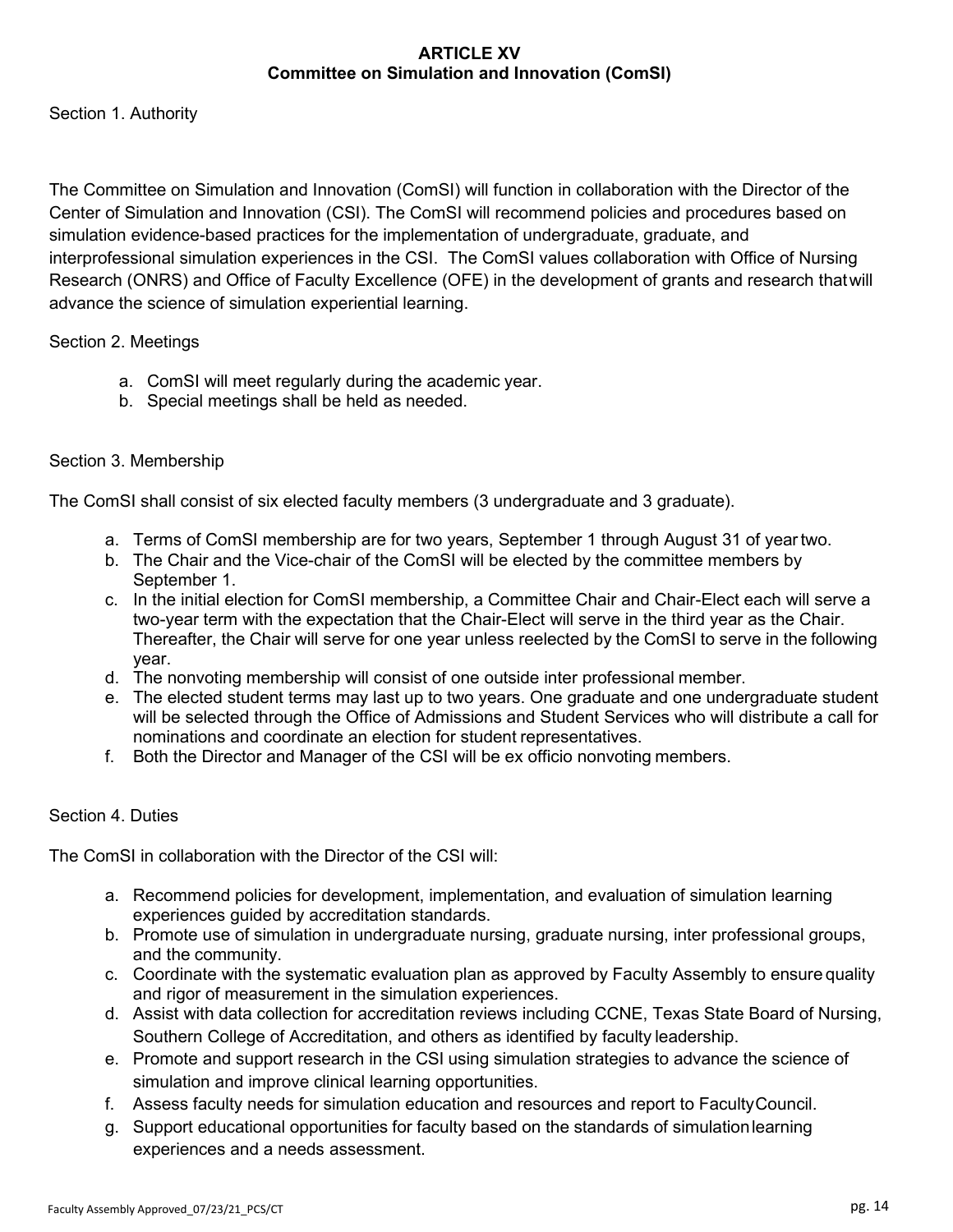Section 5. Duties of Subcommittees.

The ComSI may find specific initiatives are best carried out by standing Subcommittees within and delegated by ComSI. Committee approval will be needed before Subcommittees take action on behalf of the committee. Requests for formation of any Subcommittees shall be directed to the Chair before creation. The Chair will consult with the Director of CSI who will seek approval by the faculty council as necessary and appropriate. A committee member will lead these Subcommittees and participants may be committee or non-committee members.

# **ARTICLE XVI Committee on International Programs**

Section 1. Authority

The Committee on International Programs (CIP) will function in collaboration with the Director of International Programs (DIP). The CIP will recommend policies and procedures related to international programs for implementation in the School of Nursing. The CIP values the collaboration of the School of Nursing and the Office of International Services.

Section 2. Meetings

- a) CIP will meet regularly during the academic year.
- b) Special meetings shall be held as needed.

# Section 3. Membership

The CIP shall consist of eight voting and four non-voting members

- a) Three (3) undergraduate and three (3) graduate faculty members who has been involved in international programs will be elected for a two-year term starting from September 1 through August 31.
- b) Two student elected representatives will be voting members. One graduate and one undergraduate student will be selected through the Office of Admissions and Student Services who will distribute a call for nominations and coordinate an election for studentrepresentatives.
- c) The Director of International Programs will be ex officio nonvoting member
- d) One non-voting member will be a representative from the Office of InternationalServices.
- e) The Chair-Elect and Chair and of the CIP will be elected by the committee members by September 1, and will serve for two years.
- f) A quorum consists of at least 5 voting members, 3 of whom must be faculty representatives.

## Section 4. Duties

The CIP in collaboration with the Director of International Programs will:

- a) Recommend policies for development, implementation, and evaluation of internationalprograms
- b) Promote participation in international initiatives in the School of Nursing, university, and community.
- c) Coordinate a systematic evaluation of international programs.
- d) Assist with data collection for accreditation reviews including CCNE, Texas State Board of Nursing, Southern College of Accreditation, and others as identified by facultyleadership.
- e) Promote and support research on international initiatives to advance global health and improve clinical learning opportunities.
- f) Assess faculty needs for global health education and resources and report to FacultyCouncil.
- g) Support educational opportunities for faculty based on identified needs.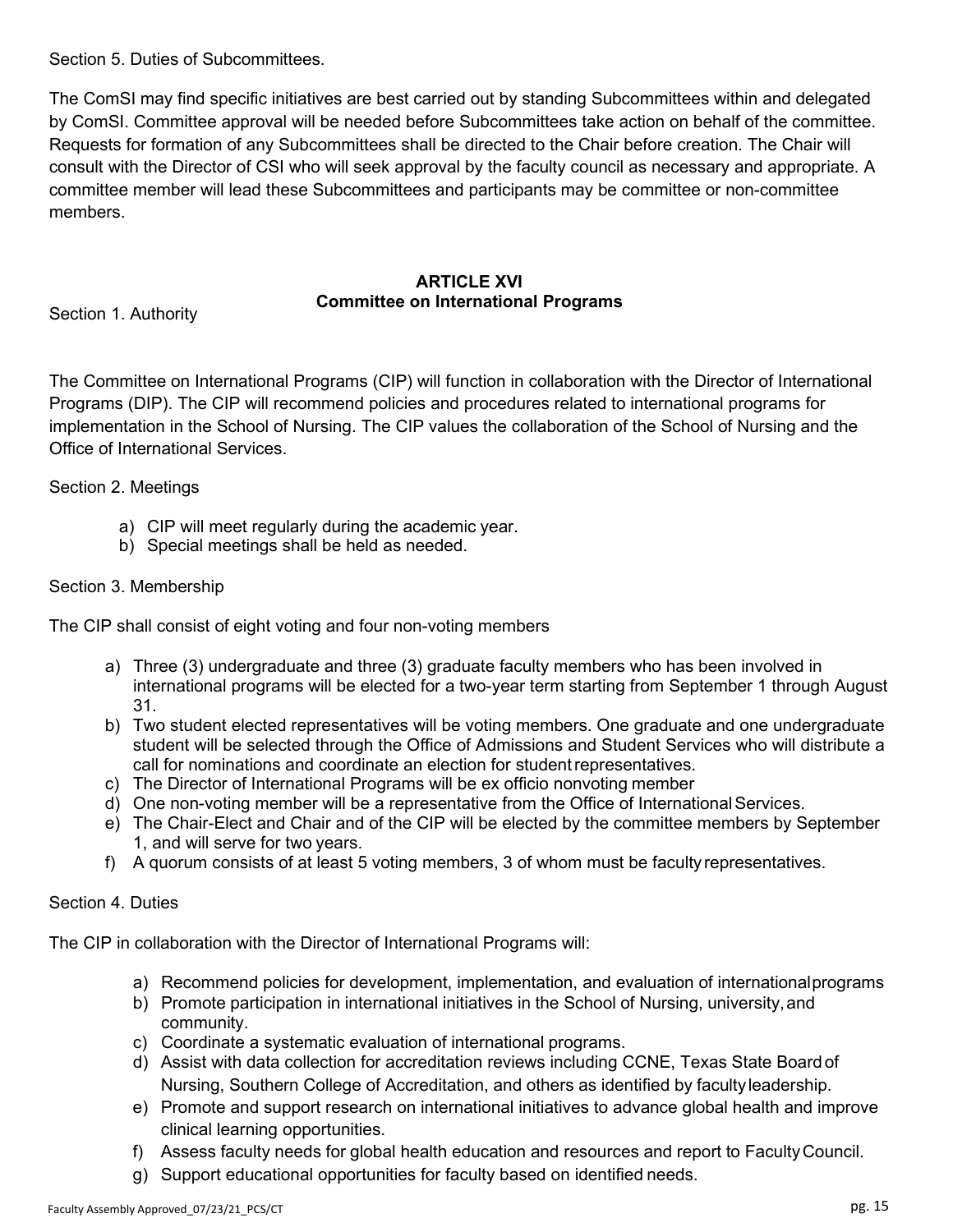Section 5. Duties of Subcommittees.

The CIP may find specific initiatives are best carried out by standing Subcommittees within and delegated by the Committee. Committee approval will be needed before Subcommittees take action on behalf of the committee. Requests for formation of any Subcommittees shall be directed to the Chair before creation. The Chair will consult with the Director of International Programs who will seek approval by the Faculty Council as necessary and appropriate. A committee member will lead these Subcommittees and participants may be committee or non-committee members.

# **ARTICLE XVII Committee on Interprofessional Education (CoIPE)**

Section 1. Authority

The Committee on Interprofessional Education (CoIPE) will function in collaboration with the Director of *Linking Interprofessional Networks for Collaboration (LINC)*. The CoIPE, as a School of Nursing standing committee, will oversee Interprofessional Education (IPE) initiatives across School of Nursing missions, and will recommend evidence-based policies and procedures for the development, implementation, and evaluation of interprofessional experiences. The CoIPE Chair will work with the LINC Director to maximize coordination with university-level LINC Councils and workgroups in the execution of charges and duties.

#### Section 2. Meetings

- a. CoIPE will meet regularly during the academic year.
- b. Special meetings shall be held as needed.

#### Section 3. Membership

The CoIPE shall consist of 7 elected faculty members (one tenured or tenure track faculty, one Clinical Assistant or Associate Professor, two faculty who teach undergraduate courses, and two faculty who teach graduate courses) and 2 students (one undergraduate and one graduate). The remaining elected faculty members are undesignated.

- a. Terms of CoIPE membership are two years, September 1 through August 31 of year two.
- b. The Chair and the Vice-chair of the CoIPE will be elected by the committee members by September 1.
- c. In the initial election for CoIPE membership, a Committee Chair and Chair-elect each, will serve a two-year term with the expectation that the Chair-elect will become Chair in the second year and the Chair will become a voting member the second year of the term. Thereafter, the chair will be elected for a one-year term. Three of the inaugural voting members will be elected for a one-year term to ensure staggered terms in subsequent election cycles. The remaining members will be elected for a two year term.
- d. Ex officio nonvoting members will consist of (1) the LINC Director, (2) the School of Nursing's official representatives to the four primary LINC Councils (i.e., LINC Academic Affairs Council, LINC Faculty Council, LINC Assessment Council, and LINC Student Council), and (3) the Director of the Center for Simulation Innovation.
- e. Two students (1 graduate and 1 undergraduate student) will be selected through the Office of Admissions and Student Services who will distribute a call for nominations and coordinate an election for student representatives. The elected student terms may last up to two years.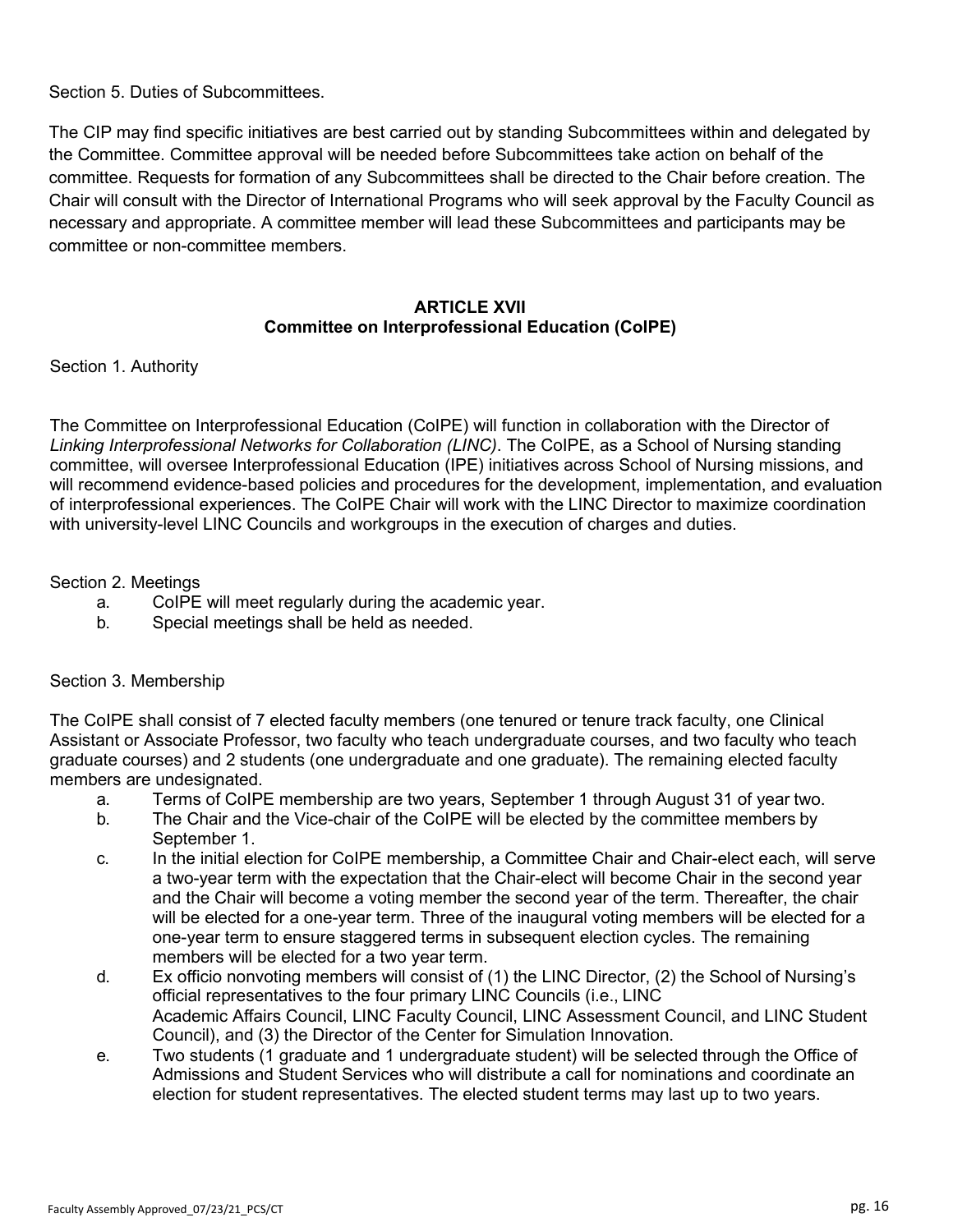# Section 4. Duties

The CoIPE will:

- a. Oversee the implementation, evaluation, revision, and requisite faculty governanceassociated endorsements and/or approvals of the School of Nursing's program-specific IPE plans for the undergraduate and graduate programs.
- b. Recommend policies for development, implementation, and evaluation of didactic IPE, cocurricular IPE, and clinical IPE learning activities guided by accreditation standards.
- c. Promote expansion of didactic IPE, co-curricular IPE, and clinical IPE learning activities. The definitions for didactic, co-curricular, and clinical IPE learning activities are noted within LINC.
- d. Coordinate with the systematic evaluation plan as approved by Faculty Assembly to ensure quality and rigor of measurement in didactic IPE, co-curricular IPE, and clinical IPE learning activities.
- e. Assist with data collection for accreditation reviews including the Commission on Collegiate Nursing Education, Texas State Board of Nursing, Southern Association of Colleges and Schools Commission on Colleges, and others as identified by faculty leadership.
- f. Advocate for research using evidence-based strategies to advance the science of IPE and to improve didactic IPE, co-curricular IPE, and clinical IPE outcomes.
- g. Identify faculty needs for IPE faculty development and resources. Report needs to Faculty Council.
- h. Promote IPE faculty development opportunities based on the standards of IPE and a needs assessment.

Section 5. Duties of Subcommittees.

The CoIPE may find specific initiatives are best carried out by standing Subcommittees within and delegated by CoIPE. Committee approval will be needed before Subcommittees take action on behalf of the Committee. Requests for formation of any Subcommittees shall be directed to the Chair and approved by the Committee before creation. A committee member will lead these Subcommittees and participants may be committee or non-committee members.

#### **ARTICLE XVIII Special Committees**

# *Search Committee*

## Section 1. Authority

The Faculty Search Committee shall conduct searches to fill tenure and clinical track faculty vacancies as determined by the Dean and the Vice Dean for Faculty Excellence upon consultation with the respective Graduate and Undergraduate Associate Deans and the Vice Dean for Research.

## Section 2. Membership

- 1. Membership shall consist of ten faculty members.
- 2. Nine faculty members will be elected by SoN faculty and one member will be appointed by the Vice Dean for Faculty Excellence.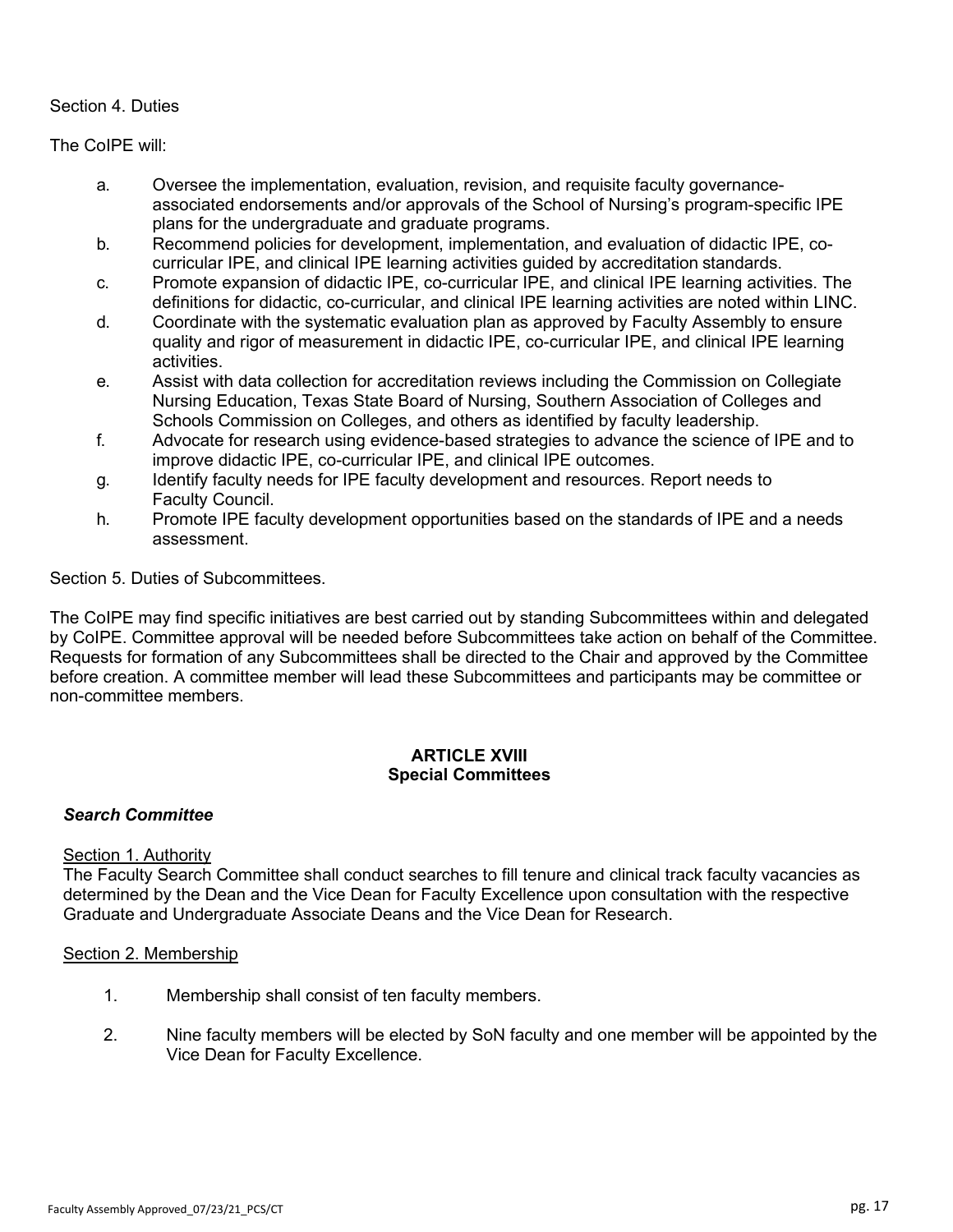- 3. Elected faculty members will consist of:
	- Three tenured/tenure track or research track- faculty (must include at least one faculty member with tenure)
	- Three Clinical Assistant/Associate/Full Professors with a focus on practice
	- Three Assistant/Associate/Full Professor/Clinical faculty with a focus on teaching
- 4. The Committee shall elect the Chair and Chair–Elect in September of each year.
- 5. The appointed member may be a member of the faculty of the SON or of another department or school in the University. Attention must be given to diversity of membership including gender and ethnicity at a minimum.
- 6. Terms are September 1 through August 31, triennially, with staggered terms.

#### Section 3. Duties

- A. Conduct searches for qualified faculty.
- B. Follow approved Affirmative Action procedures.
- C. Screen applicants.
- D. Elected members shall communicate directly to faculty by posting the schedule ofinterviews and scholarly presentations and releasing CVs when interviews have beenscheduled.
- E. Make recommendations for hire to the Vice Dean for Faculty Excellence who willrecommend hires to the Dean. The Dean will extend the offer of hire with rank and trackspecified.

#### *Nominating Committee/Elections*

#### Section 1. Authority

The Nominating Committee shall prepare a slate of candidates for the offices to be filled at the final academic meeting of the year. The ideal slate shall consist of at least two candidates for the officers of the Assembly and the Chair-elect. The ideal slate for the committee members shall consist of at least two more candidates than positions available.

#### Section 2. Membership

- A. Membership shall consist of three faculty members. The Committee elects the Chair and Chair-Elect.
- B. Terms are September 1 through August 31, biennially, with staggered terms.

### Section 3. Duties

- A. Supervise the elections of the officers of the Assembly, the Chair-Elect and members of the Assembly Standing Committees.
- B. Prepare a slate for the election of 2 faculty members actively engaged in practice to the Faculty Practice Plan Executive Board; the election will be conducted by the Nominating Committee.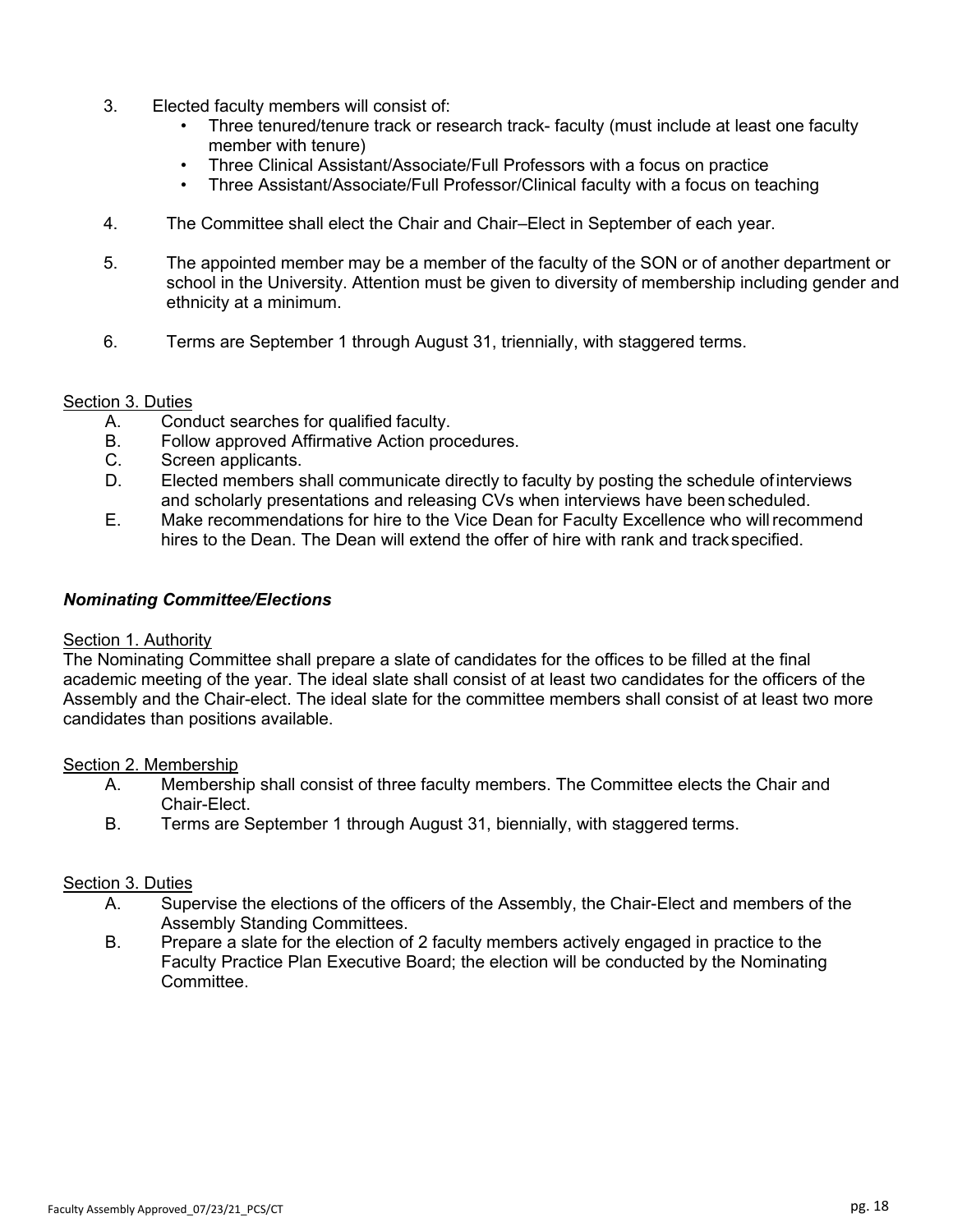# *Bylaws Committee*

#### Section 1. Authority

The Bylaws Committee shall systematically review the Bylaws and make recommendations to Faculty Council and Faculty Assembly.

#### Section 2. Membership

Membership shall consist of three faculty members. The Committee elects the Chair and Chair-Elect.

Terms are September 1 through August 31.

Faculty members of the Bylaws Committee shall be elected from a slate prepared by the Nominating Committee, unless otherwise specified by these Bylaws. In the initial election for each committee, two of the members shall be elected for a two-year term. The remaining members shall be elected for a one-year term. Thereafter, each member shall be elected for a two-year term.

#### Section 3. Duties

- A. Review Bylaws annually for proposed changes that are submitted by faculty and standing committees as well as for consistency with University policies.
- B. Make recommendations to the Faculty Council and Faculty Assembly for Bylawchanges.<br>C. Present Bylaws changes to the Faculty Assembly for action.
- Present Bylaws changes to the Faculty Assembly for action.